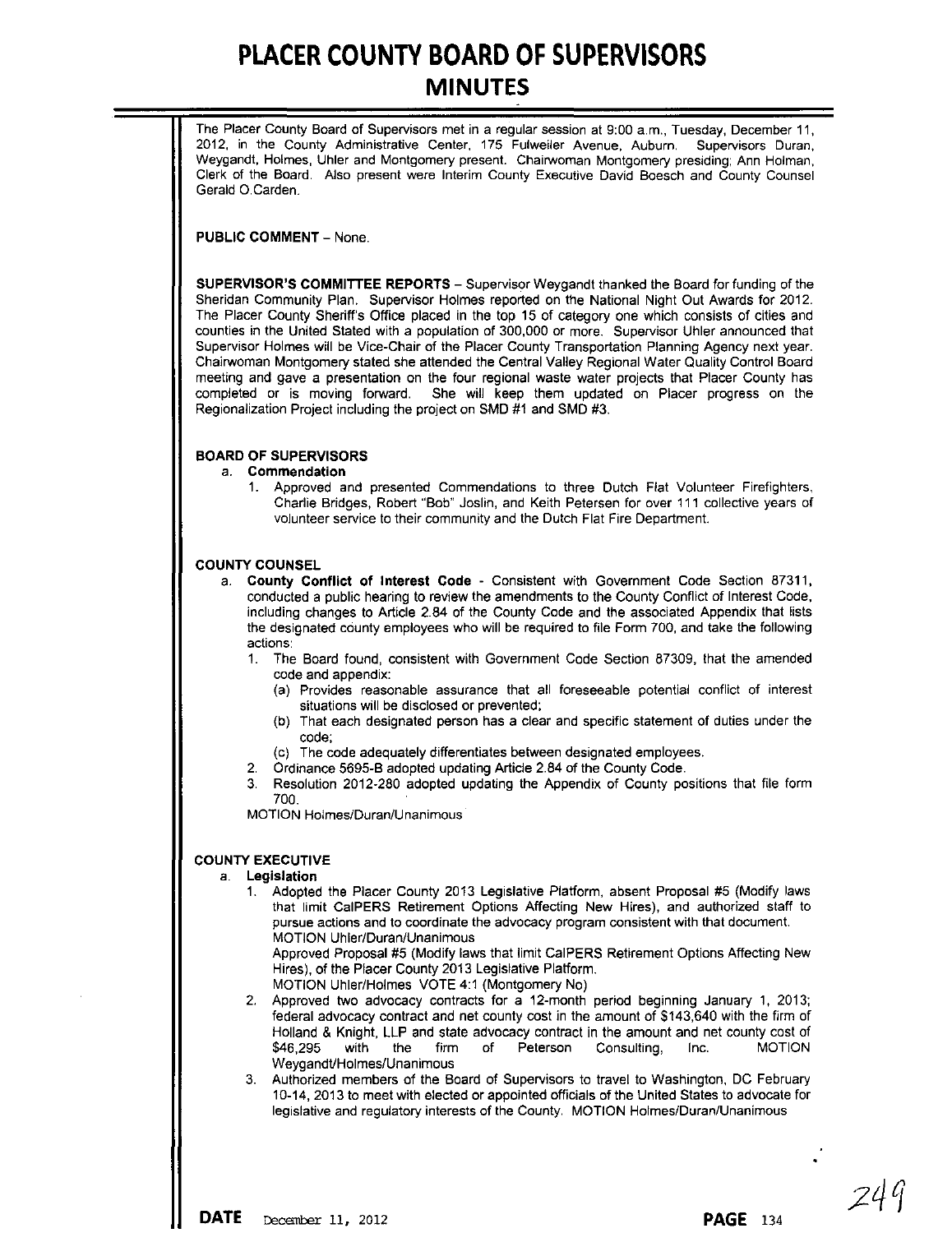| <b>COMMUNITY DEVELOPMENT RESOURCE AGENCY/PLANNING</b><br>a. Orchard at Penryn (PSUB 20070521) - Third-Party Appeals of the Planning                                                                                                                                                                                                                                                            |
|------------------------------------------------------------------------------------------------------------------------------------------------------------------------------------------------------------------------------------------------------------------------------------------------------------------------------------------------------------------------------------------------|
| Commission's Certification of a Final Environmental Impact Report and Approval of a<br>Vesting Tentative Subdivision Map and Conditional Use Permit (Continued from<br>November 6, 2012 Board Meeting)                                                                                                                                                                                         |
| Considered third-party appeals filed by Rick Angelocci on behalf of the Town of Loomis<br>1.<br>and by Bobby Uppal on behalf of the Stop 150 Apartments Group.                                                                                                                                                                                                                                 |
| Denied the third-party appeal filed by Rick Angelocci, on behalf of the Town of Loomis.<br>2.<br>3. Denied the third-party appeal filed by Bobby Uppal, on behalf of the Stop 150 Apartments<br>Group.                                                                                                                                                                                         |
| 4. Certified the Final Environmental Impact Report including Final Errata (FEIR) for the<br>Orchard at Penryn project (the November 21, 2012 revised site Plan Project), adopted the<br>Statements of Findings and Overriding Considerations, and adopted the Mitigation<br>Monitoring and Reporting Plan.                                                                                     |
| 5. Upheld the action of the Planning Commission and approved the Vesting Tentative<br>Subdivision Map and Conditional Use Permit to allow for the construction of the Orchard<br>at Penryn Project, including 150 Multi-family residential units with on-site recreational<br>facilities, based on the findings set forth in the staff report.<br>MOTION Uhler/Holmes VOTE 4:1 (Montgomery No) |
| Staff incorporates by reference the full staff report and all attachments considered by the                                                                                                                                                                                                                                                                                                    |
| Board at its October 11, 2012 and November 6, 2012 public hearings.                                                                                                                                                                                                                                                                                                                            |
|                                                                                                                                                                                                                                                                                                                                                                                                |
| <b>ADMINISTRATIVE SERVICES</b>                                                                                                                                                                                                                                                                                                                                                                 |
| a. Purchase Order, Probation                                                                                                                                                                                                                                                                                                                                                                   |
| Approved the award of a purchase order with Motorola Solutions, Inc. of Schaumburg, IL<br>1.<br>for mobile and portable radios in the total aggregate amount of \$313,594, funds are<br>included in the Probation Department's FY 2012-13 budget for these expenses resulting in<br>no additional fiscal impact to the General Fund;                                                           |
| 2. Approved Change Order #1 to Countywide Blanket Purchase Order #20133 with Motorola<br>Solutions, Inc. for Motorola brand radios and compatible parts increasing the maximum<br>amount by \$100,000 for a revised BPO total of \$150,000; and<br>Authorized the Purchasing Manager to sign the resulting procurement documents.<br>3.                                                        |
| <b>MOTION Duran/Uhler/Unanimous</b>                                                                                                                                                                                                                                                                                                                                                            |
| <b>COMMUNITY DEVELOPMENT RESOURCE AGENCY/PLANNING</b>                                                                                                                                                                                                                                                                                                                                          |
| a. Modification of the Riolo Vineyard Specific Plan Mitigation Monitoring and Reporting<br>Program and Corresponding Text Revisions to the Certified Environmental Impact<br>Report                                                                                                                                                                                                            |
| Adopted an Addendum to the 2009 Certified Environmental Impact Report for the Riolo<br>1.<br>Vineyard Specific Plan to incorporate revisions to the mitigation obligations as they relate<br>to the provision of affordable housing with the Specific Plan.                                                                                                                                    |
| Adopted Resolution 2012-281 adopting the Revised Mitigation Monitoring and Reporting<br>Program for the Riolo Vineyard Specific Plan to allow for an off-site alternative for the<br>provision of affordable housing as required by the Riolo Vineyard Specific Plan. There is<br>no net County cost associated with this action.<br><b>MOTION Duran/Holmes/Unanimous</b>                      |
|                                                                                                                                                                                                                                                                                                                                                                                                |
| <b>COUNTY EXECUTIVE</b>                                                                                                                                                                                                                                                                                                                                                                        |
| a. Tahoe Regional Planning Agency<br>Authorized the County Executive Officer to present comments to the Tahoe Regional<br>Planning Agency reflecting Placer County's support of the Agency's Regional Plan<br>Update; and                                                                                                                                                                      |
| 2. Directed the Community Development Resources Agency staff to resolve remaining<br>issues.<br>MOTION Montgomery/Holmes/Unanimous                                                                                                                                                                                                                                                             |
|                                                                                                                                                                                                                                                                                                                                                                                                |
| b. Regional University Specific Plan                                                                                                                                                                                                                                                                                                                                                           |
| 1. Considered a proposal from the developer of the Regional University Specific Plan for a<br>Specific Plan fee and reimbursement agreement between Placer County and the<br>developer.                                                                                                                                                                                                        |
| MOTION Uhler/Duran requesting staff continue the conversation with the objective of coming<br>back to the Board with a fee ordinance to be considered on its merit. MOTION amended to                                                                                                                                                                                                          |

back to the Board with a fee ordinance to be considered on its merit. MOTION amended to remove reference to litigation costs. Following discussion the Motion was withdrawn. MOTION Uhler/Duran/Unanimous, to continue the item to December 18, 2012 at 9:00 a.m.

250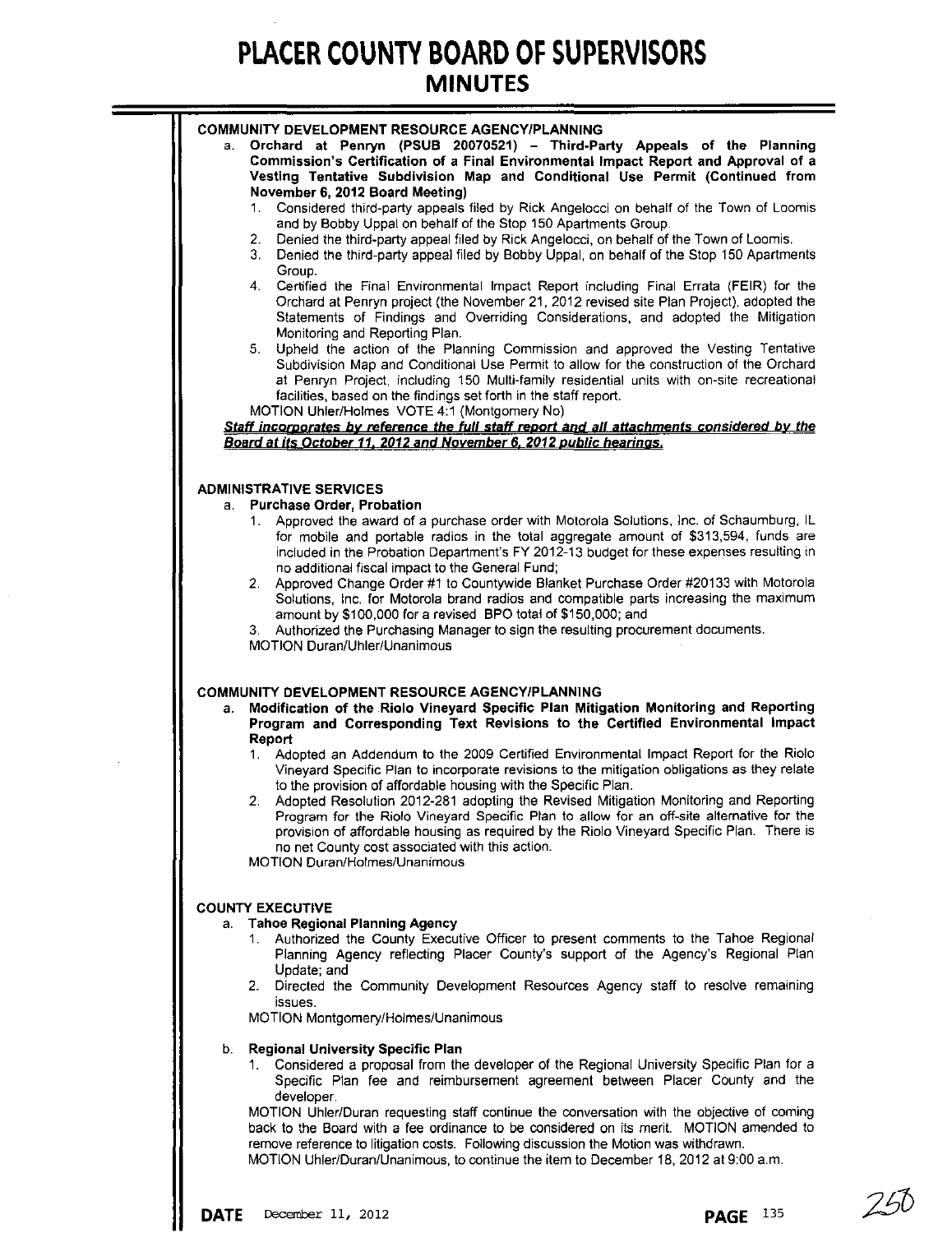| а.             | <b>FACILITY SERVICES</b><br>Sheridan Water Supply Improvements Project 04834<br>Resolution 2012-282 adopted adopting the Mitigated Negative Declaration (MND) and<br>1.<br>Mitigation Monitoring and Reporting Program (MMRP) for the Sheridan Water Supply<br>Improvements Project 04834 (Project) and directed staff to file a Notice of Determination.<br>2. Approved the Plans and Specifications and authorized staff to solicit bids for the Sheridan<br>Water Supply Improvements Project funded through the existing Project budget.<br>MOTION Weygandt/Holmes/Unanimous                                                                                                                                                                                                                                                                                                                                            |
|----------------|-----------------------------------------------------------------------------------------------------------------------------------------------------------------------------------------------------------------------------------------------------------------------------------------------------------------------------------------------------------------------------------------------------------------------------------------------------------------------------------------------------------------------------------------------------------------------------------------------------------------------------------------------------------------------------------------------------------------------------------------------------------------------------------------------------------------------------------------------------------------------------------------------------------------------------|
| a.             | <b>HEALTH &amp; HUMAN SERVICES</b><br>Adult System of Care/Mental Health Services Act Annual Update<br>Adopted the Mental Health Services Act Fiscal Year 2012-13 Annual Update to the Placer<br>1.<br>Mental Health Services Act Program and Expenditure Plan.<br>MOTION Holmes/Weygandt/Unanimous                                                                                                                                                                                                                                                                                                                                                                                                                                                                                                                                                                                                                         |
| <b>SHERIFF</b> |                                                                                                                                                                                                                                                                                                                                                                                                                                                                                                                                                                                                                                                                                                                                                                                                                                                                                                                             |
|                | a. Placer Regional Auto Theft Task Force Annual Report<br>Reviewed the Placer Regional Auto Theft Task Force Annual Report established pursuant<br>1.<br>to Vehicle Code (VC) 9250.14. Revenues received in support of the Task Force, plus<br>interest earned for FY 2011-12, totaled \$354,991 resulting in no net county costs.                                                                                                                                                                                                                                                                                                                                                                                                                                                                                                                                                                                          |
| b.             | <b>Distracted Driving Enforcement Program</b><br>1. Approved a Budget Revision to increase revenue and expenditures in the amount of<br>\$15,519 received from the California Office of Traffic Safety (OTS) for reimbursement of<br>overtime costs for Deputies assigned to the Distracted Driving Enforcement Program, for<br>the period of November 1, 2012 through September 30, 2013.<br>MOTION Holmes/Duran/Unanimous                                                                                                                                                                                                                                                                                                                                                                                                                                                                                                 |
|                | <b>COUNTY COUNSEL/CLOSED SESSION REPORT:</b><br>(A) §54956.9 - CONFERENCE WITH LEGAL COUNSEL<br>1 Existing Litigation:<br>(a) Darlene White, WCAB Claim, WCAB Number(s): ADJ7231780 and ADJ7492994 - The<br>Board gave direction to Counsel.<br>(b) Angela Taylor v. Nancy Huntley, in her individual capacity, and County of Placer Probation<br>Department, USDC Case No.: 2:12-cv-02487 KJM EFB - The Board authorized the<br>defense of indemnity of the employee and the county.<br>(c) County of Placer v. Anthony Lewis Cardoso, et al., Placer County Superior Court Case<br>No.: SCV0031200 - Not discussed.<br>(d) Sierra Club, et al. v. Placer County, et al., Placer County Superior Court Case No.: SCV-<br>24201, Placer Citizens Against Gridlock, et al. v. County of Placer, et al., Placer County<br>Superior Court Case No.: SCV-24162 - The Board heard a status report on the<br>litigation.          |
|                | (B) §54957.8 - CONFERENCE WITH REAL PROPERTY NEGOTIATORS - The Board had a<br>conversation regarding the donation of the listed property and directed staff to<br>continue to pursue those conversations with the property owners.<br>(a) Property: APN(s): 017-090-057, 017-090-058, 017-101-045, 017-150-085; and 017-090-<br>047, 017-090-048, 017,090-049, 017-090-050<br>Agency Negotiators: David Boesch, Jim Durfee, Mary Dietrich, Gerald O. Carden<br>Negotiating Parties: County of Placer and Timothy Taron and Julie Hanson representing<br>the property owners<br>Under Negotiation: Price, terms of payment, or both<br>(C) §54957.6 - CONFERENCE WITH LABOR NEGOTIATORS - The Board met with its Labor<br>Negotiators and gave direction to its Labor Negotiators.<br>(a) Agency designated representatives: David Boesch, Nancy Nittler, Therese Leonard,<br>Gerald O. Carden<br>Employee organization: DSA |
|                | CONSENT AGENDA - Items 16b and 21a moved for discussion. Consent Agenda approved as<br>amended with action as indicated. MOTION Uhler/Duran/Unanimous<br>12. BOARD OF SUPERVISORS<br>a. Proclamation<br>1. Approved a Proclamation in support of naming the unnamed natural peak in Tahoe<br>"GOLD STAR PEAK" in honor of Lake Tahoe's Fallen Soldiers.                                                                                                                                                                                                                                                                                                                                                                                                                                                                                                                                                                     |
| <b>DATE</b>    | b. Commendation<br>1. Approved a Commendation recognizing Peter Hill for his service to his city, county, and<br>region and congratulates him on his retirement.<br><b>PAGE</b><br>December 11, 2012<br>136                                                                                                                                                                                                                                                                                                                                                                                                                                                                                                                                                                                                                                                                                                                 |

251

DATE region and congratulates him on his retirement.<br>December 11, 2012  $136$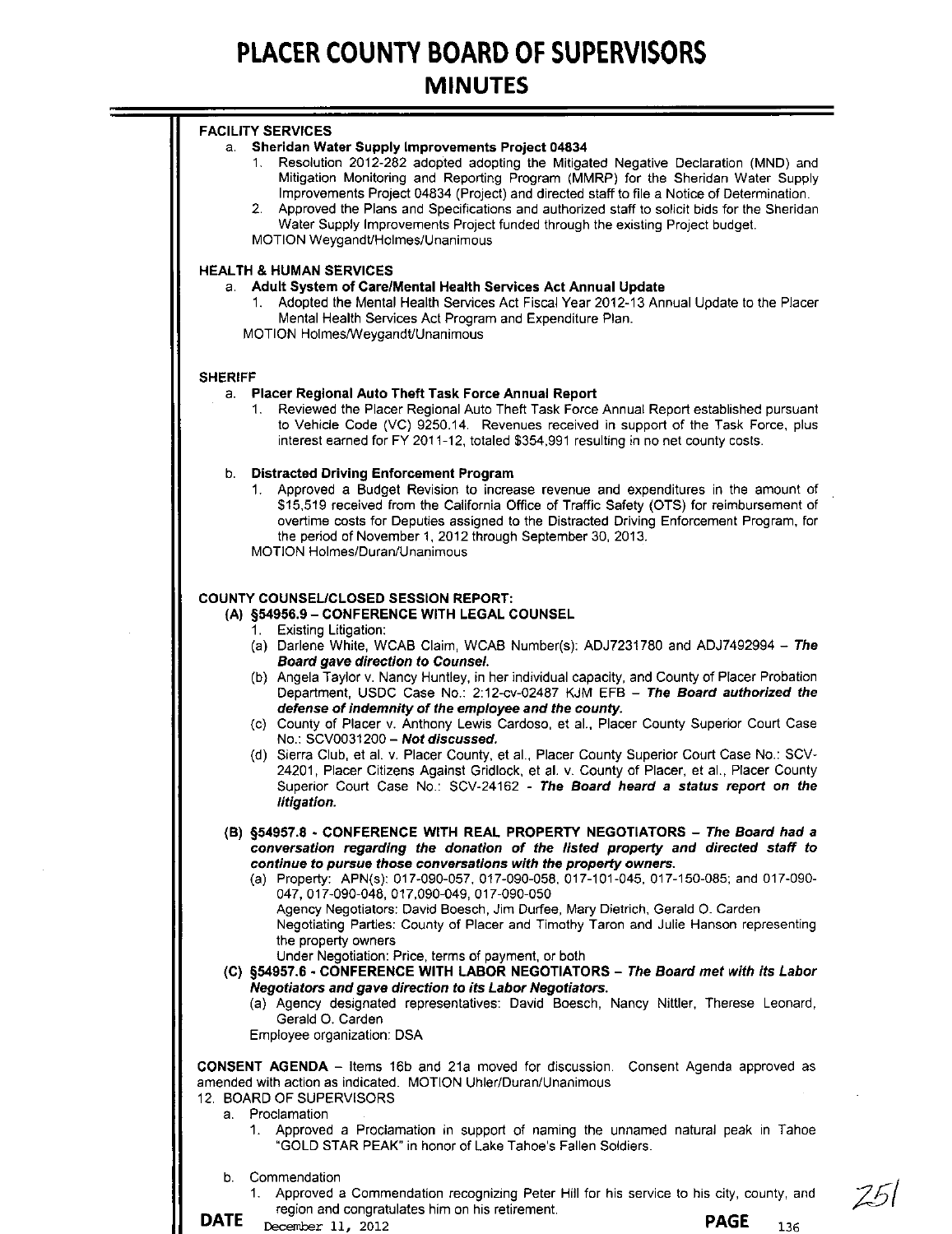|          | c. Commendation<br>1. Approved a Commendation recognizing Mary Ann Allen for her many years of service to<br>the Placer County Community Services Commission.                                                                                                                                                                                                                                                                                                                                                              |
|----------|----------------------------------------------------------------------------------------------------------------------------------------------------------------------------------------------------------------------------------------------------------------------------------------------------------------------------------------------------------------------------------------------------------------------------------------------------------------------------------------------------------------------------|
|          | d. Contract/Assistant Aide<br>1. Approved a six-month contract for services with District 4 Assistant Aide for general<br>administrative assistance with contractor Ashley Gibian Wynne, beginning January 1,<br>2013 for the amount of \$10,219 (No increase).                                                                                                                                                                                                                                                            |
|          | e. Contract/Assistant Aide<br>1. Approved a six-month contract for services with District 2 Assistant Aide for web page<br>maintenance and other general administrative assistance with contractor Lyndell Grey,<br>beginning January 1, 2013 for the amount of \$10,219. (No increase).                                                                                                                                                                                                                                   |
| f.       | Agreement/District Aide<br>1. Approved 1-year District Aide Employment Agreement with Linda Brown for general<br>administrative and technical assistance to the District 4 Supervisor at salary schedule<br>Unclassified Grade 413 step (4) for the amount of \$74,190.48 plus benefits (5% increase).                                                                                                                                                                                                                     |
|          | g. Agreement/District Aide<br>Approved 1-year District Aide Employment Agreement with Jocelyn Maddux for general<br>1.<br>administrative and technical assistance to the District 5 Supervisor at salary schedule<br>Unclassified Grade 413 step (2) for the amount of \$67,267 plus benefits (5% increase).                                                                                                                                                                                                               |
|          | h. Agreement/District Aide<br>Approved 1-year District Aide Employment Agreement with Steve Kastan for general<br>1.<br>administrative and technical assistance to the District 5 Supervisor at salary schedule<br>Unclassified Grade 413 step (3) for the amount of \$70,630.56 plus benefits (5% increase).                                                                                                                                                                                                              |
| i.       | Minutes<br>1. Approved minutes of November 6, 2012 and November 20, 2012.                                                                                                                                                                                                                                                                                                                                                                                                                                                  |
|          | 13. CHILD SUPPORT SERVICES<br>a. Blanket Purchase Order<br>Approved the renewal of Blanket Purchase Order #19333 with Randstad Technologies,<br>1.<br>Inc., of Sacramento, CA for information technology support services of the Placer County -<br>Department of Child Support Services' computer network operation center, for the period<br>January 1, 2013 through December 31, 2013, with a budgeted cost of \$150,000 (no net<br>County cost) and authorized the Purchasing Manager to sign the resulting documents. |
| b.<br>C. | 14. CLAIMS AGAINST THE COUNTY - Rejected the following claims, as recommended by the offices<br>of County Counsel and Risk Management:<br>a. 12-096, Pizana, Kate, Unstated, (Bodily Injury)<br>12-097, Enriques, Paul, Unstated, (Bodily Injury)<br>12-098, Brightstar Golf Group, LLC, dba Whitney Oaks Golf Club, Unstated (Cross Complaint<br>for Indemnity)                                                                                                                                                           |
| a.       | 15. COMMITTEES & COMMISSIONS:<br><b>Placer County Parks Commission</b><br>Approved the reappointments of David Tooker to Seat #3 (Representing District 3), Bill<br>1.<br>Bisharat to Seat #4 (Representing District #4), James Ricker to Seat #5 (Representing<br>District $5$ – Colfax), Duane Whitelaw to Seat #6 (Representing District $5$ – Tahoe) and<br>Richard Murray to Seat #7 (Representing District 5 - Foresthill).                                                                                          |
|          | b. Rural Lincoln Municipal Advisory Council<br>Approved the reappointments of Joyce Bachman to Seat #1, George Alves to Seat #2 and<br>1.<br>Mark Fowler to Seat #3, as requested by Supervisor Weygandt.                                                                                                                                                                                                                                                                                                                  |
|          | c. Squaw Valley Design Review Committee<br>Approved the re-appointments of Barbara Wilcox to Seat #1, Judy Carini to Seat #2 and<br>1.<br>Michelle Benoit to Seat #3, as requested by Supervisor Montgomery.                                                                                                                                                                                                                                                                                                               |
| a.       | 16. COMMUNITY DEVELOPMENT RESOURCE AGENCY/PLANNING<br>Development Impact Fee Deferral Program, Second Two-Year Extension<br>Ordinance introduced, first reading waived, amending Article 15.70 of the County Code, to<br>1.<br>approve a two year extension of the County's Development Impact Fee Deferral Program,<br>which was originally adopted by the Board on December 9, 2008, and approved for a two-<br>year extension of time on December 14, 2010. The program will result in                                  |

252

**DATE** paremental/nominal budgeted net costs to the County. **PAGE 137 DAGE** 137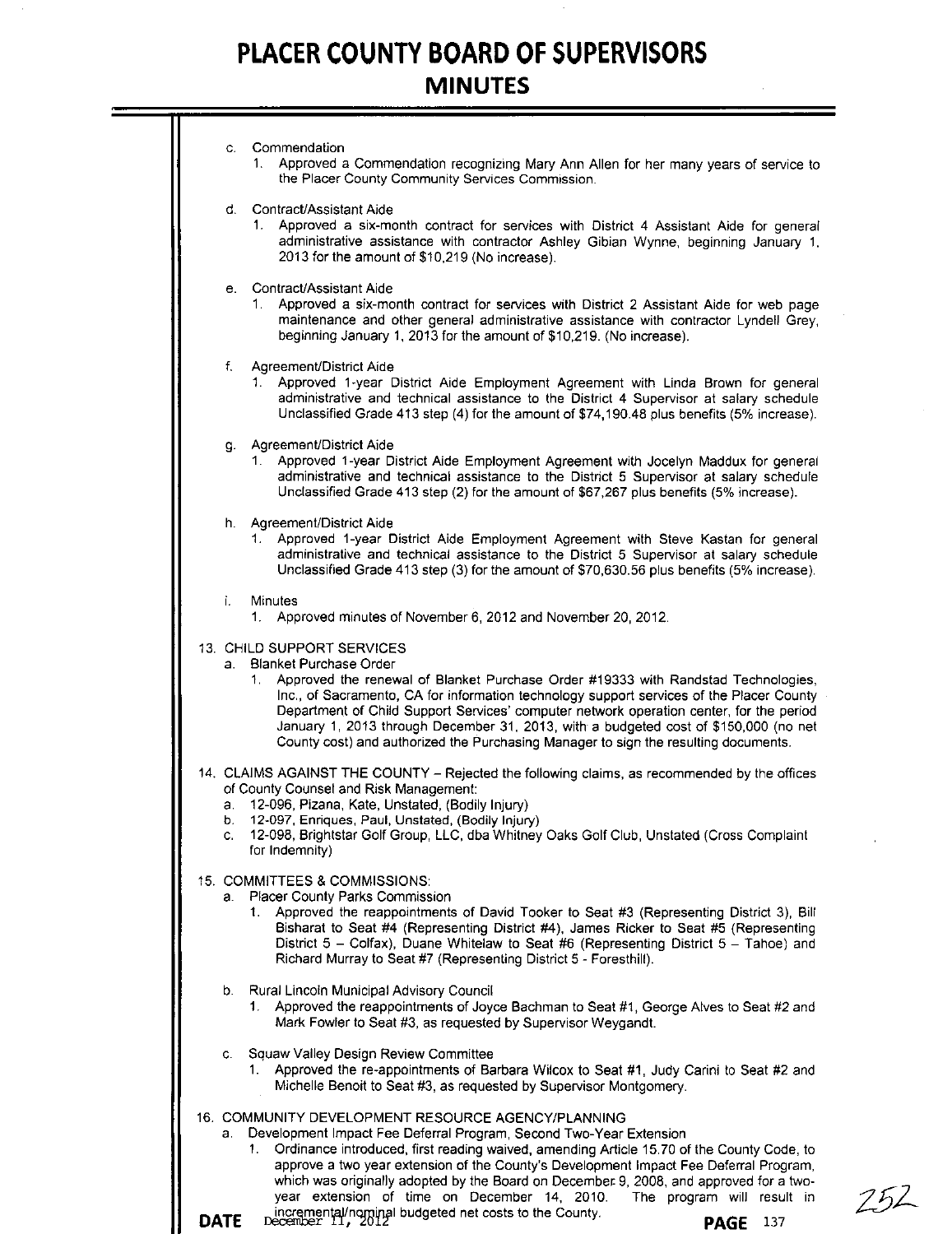| Loan Write-Offs<br>b.<br>MOVED FOR DISCUSSION Authorize the write-off of the uncollectible portion of<br>1 <sub>1</sub><br>homeowner and business assistance ioans to recognize the reduction in value of the<br>Community Grant and Loan portfolio. There is no net County cost associated with this<br>action.                                                                                                                                                                   |  |
|------------------------------------------------------------------------------------------------------------------------------------------------------------------------------------------------------------------------------------------------------------------------------------------------------------------------------------------------------------------------------------------------------------------------------------------------------------------------------------|--|
| 17. COMMUNITY DEVELOPMENT RESOURCE AGENCY/ENGINEERING AND SURVEYING<br>a. Martis Camp (aka Siller Ranch) Unit 4B, Tract #1000, PN 8668<br>1. Approved recording the Subdivision Improvement Replacement Agreement (SIRA).<br>2. Accepted the required subdivision improvements as complete and authorized the<br>corresponding security reduction.<br>There is no net County cost associated with this action.                                                                     |  |
| b.<br>Martis Camp (aka Siller Ranch) Unit 8A, Tract #996, PN 8578<br>1. Approved recording the Subdivision Improvement Replacement Agreement (SIRA).<br>2. Accepted the required subdivision improvements as complete and authorized the<br>corresponding security reduction.<br>There is no net County cost associated with this action.                                                                                                                                          |  |
| Martis Camp (aka Siller Ranch) Unit 8B, Tract #1001, PN 8667<br>c.<br>1. Approved recording the Subdivision Improvement Replacement Agreement (SIRA).<br>2. Accepted the required subdivision improvements as complete and authorized the<br>corresponding security reduction.<br>There is no net County cost associated with this action.                                                                                                                                         |  |
| Northstar Highlands III, Tract #999, DPN 8665<br>d.<br>1. Accepted the Northstar Highlands III subdivision improvements as complete.<br>2. Approved the recordation of the Final Map for Northstar Highlands III.<br>3. Approved the recordation of the associated Subdivision Improvement Agreement.<br>There is no net County cost associated with this action.                                                                                                                  |  |
| Gondola North Subdivision, Tract #997, PN 8656<br>е.<br>Approved recording the Subdivision Improvement Replacement Agreement (SIRA).<br>There is no net County cost associated with this action.                                                                                                                                                                                                                                                                                   |  |
| 18. COUNTY COUNSEL<br>a. Conflict of Interest Codes<br>Resolution 2012-268 adopted acknowledging statements from local government agencies<br>1.<br>regarding the status of their conflict of interest codes and approving amendments to those<br>designated agencies' codes.                                                                                                                                                                                                      |  |
| 19. COUNTY EXECUTIVE<br>a. Dry Creek - West Placer Project<br>1. Approved the termination of the Funding Augmentation Agreement between Placer County<br>and Morgan Creek Residential, LLC for Fire Department Operations for the Dry Creek -<br>West Placer Project upon a one-time payment of \$30,000 to cover the estimated remaining<br>liability.                                                                                                                            |  |
| b. Merit Increase<br>Approved a merit increase for Supervising Deputy District Attorney from \$70.15 to \$73.66<br>1.<br>per hour, effective June 30, 2012, pursuant to the Placer County Code, Chapter 3 process<br>for step or merit increases.                                                                                                                                                                                                                                  |  |
| 20. COUNTY EXECUTIVE/EMERGENCY SERVICES<br>a. Truckee Fire Protection District Capital Improvement Plan and Mitigation Fee Expenditure<br>Plan for FY 2012-13<br>Resolution 2012-269 adopted approving the Truckee Fire Protection District Capital<br>1.<br>Improvement Plan and Mitigation Fee Expenditure Plan for FY 2012-13 update with no<br>increase in mitigation fees.                                                                                                    |  |
| 21. FACILITY SERVICES<br>a. MOVED FOR DISCUSSION Hangar 52 Lease Assignment -Placer County Sheriff's<br>Department Auburn Airport<br>Adopt a Resolution authorizing the Director of Facility Services, or his designee, to<br>1.<br>execute all documents and take all necessary actions to complete the assignment of<br>Aircraft Hangar 52 Lease Agreement, resulting in a \$27,180 annual reduction in net<br>county cost, upon approval of County Counsel and Risk Management. |  |

 $257$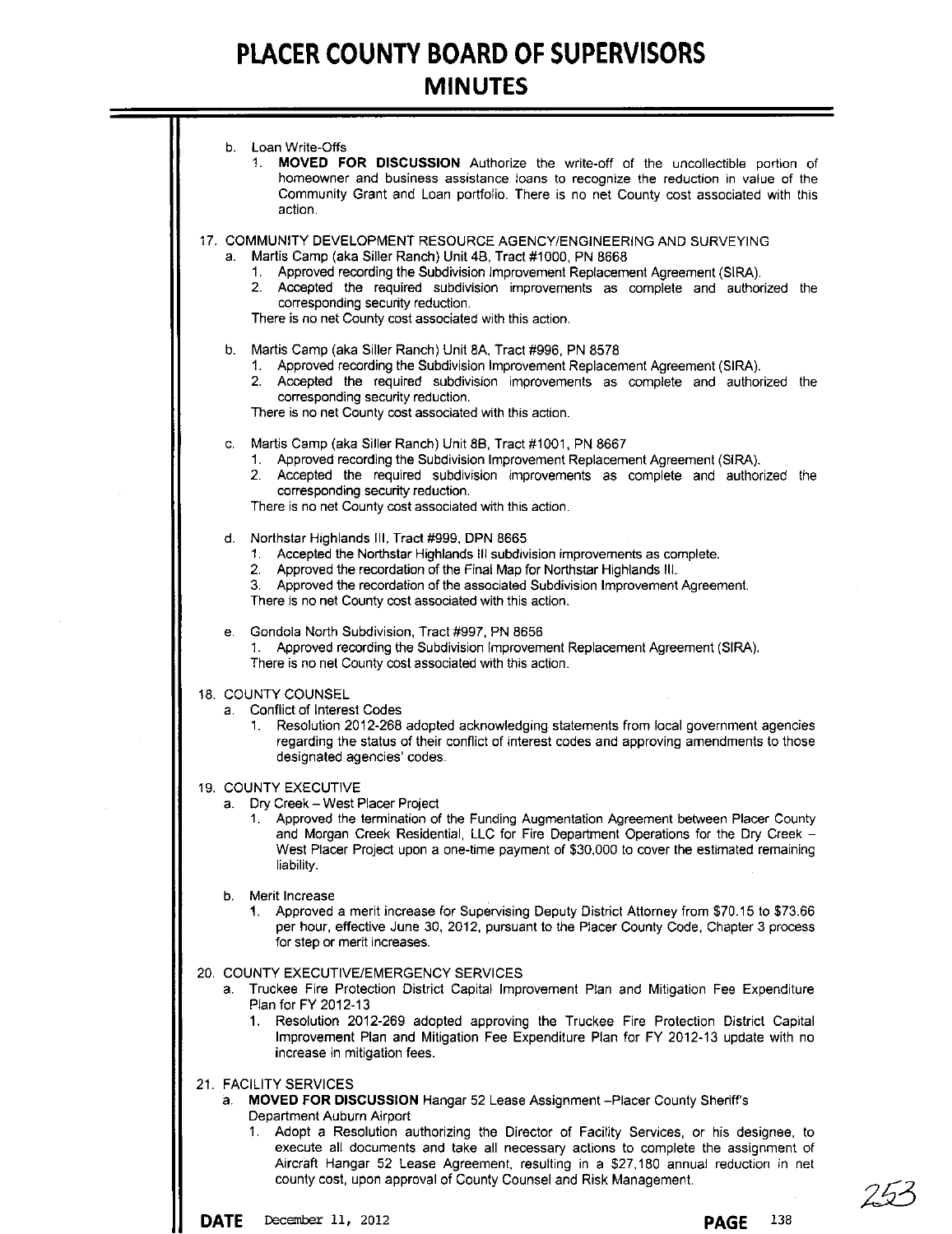| b<br>Health and Human Services, Relocation Analysis<br>1. Authorized the Director of Facility Services to enter into an agreement with Sunset<br>Commercial Center, LLC to contract for architectural space planning and programming<br>services associated with the potential relocation of various Health and Human Services<br>(HHS) programs to 1000 Sunset Boulevard in Rocklin, in an amount not-to-exceed<br>\$20,000 in previously approved net county cost.<br>2. Authorized the Director of Facility Services, or his designee, to enter into final lease<br>negotiations with Sunset Commercial Center, LLC (SCC) and return for approval of<br>material terms once finalized.                                                                                      |
|--------------------------------------------------------------------------------------------------------------------------------------------------------------------------------------------------------------------------------------------------------------------------------------------------------------------------------------------------------------------------------------------------------------------------------------------------------------------------------------------------------------------------------------------------------------------------------------------------------------------------------------------------------------------------------------------------------------------------------------------------------------------------------|
| Mid-Western Placer Regional Sewer Project: State Water Resources Control Board -- Petition<br>c.<br>for Change<br>1. Resolution 2012-271 adopted authorizing the Director of Facility Services, or his<br>designee, to take all necessary actions to complete the Petition for Change process with<br>the State Water Resources Control Board for the Mid-Western Placer Regional Sewer<br>Project funded through the existing Sewer Maintenance District 1 Regional Capital Project<br>Budget.                                                                                                                                                                                                                                                                                |
| d. Sewer Maintenance District 3 Regional Sewer Project: State Water Resources Control Board<br>- Petition for Change<br>1. Resolution 2012-272 adopted authorizing the Director of Facility Services, or his<br>designee, to take all necessary actions to complete the Petition for Change process with<br>the State Water Resources Control Board for the Sewer Maintenance District 3 Regional<br>Sewer Project funded through the existing project budget.                                                                                                                                                                                                                                                                                                                 |
| 22. HEALTH & HUMAN SERVICES<br>a. Children's System of Care/Placer County Children's System of Care Self-Assessment<br>Approved the State-mandated Placer County Children's System of Care "Self-<br>1.<br>Assessment", and authorized the Director of Health and Human Services and the county<br>Chief Probation Officer to submit the assessment to the California Department of Social<br>Services.                                                                                                                                                                                                                                                                                                                                                                        |
| b. Environmental Health/California Department of Resources, Recycling and Recovery Grants<br>Resolution 2012-273 adopted authorizing the Director of Health and Human Services or<br>1.<br>his designee to submit all necessary grant applications to the California Department of<br>Resources, Recycling and Recovery, and to sign any contracts, agreements, payment<br>requests, and amendments for the purposes of securing these grant funds for the period<br>of fiscal years 2013-14 through 2017-18. (No net County cost.)                                                                                                                                                                                                                                            |
| 23. PERSONNEL<br>a. Equal Employment Opportunity Program<br>Approved the Equal Employment Opportunity Program (EEOP) effective January 1, 2013<br>1.<br>through December 31, 2013 as approved and forwarded by the Civil Service Commission<br>on November 13, 2012.                                                                                                                                                                                                                                                                                                                                                                                                                                                                                                           |
| 24. PROCUREMENT SERVICES - In accordance with County Policy, non-contested competitively<br>awarded bids under \$250,000 are placed on the Consent Agenda.<br>Blanket Purchase Order/Facility Services/Public Works<br>a.<br>Approved the annual renewal of five blanket purchase orders with Crop Production<br>1.<br>Services, Helena Chemical Company, John Deere Landscapes, and Wilbur-Ellis<br>Company for Herbicides, Pesticides, and Grass Seeds in a maximum aggregate amount<br>of \$76,000, funds are included in FY 2012-13 department budgets for these expenses<br>resulting in no additional net County cost for the period of January 1, 2013 to December<br>31, 2013, and authorized the Purchasing Manager to sign the resulting blanket purchase<br>orders. |
| b. Blanket Purchase Orders/Administrative Services<br>Approved the award of two countywide blanket purchase orders (BPOs) which represent<br>1.<br>the annual renewal of a competitive bid with Hertz Equipment Rentals of Roseville, CA<br>and Placer Equipment Rental doing business as River City Rentals of Auburn, CA for local<br>equipment and machinery rentals in the maximum aggregate amount of \$108,500, funded<br>by the department budgets for FY 2012-13 resulting in no additional net County cost, for<br>the period of January 1, 2013 to December 31, 2013, and authorized the Purchasing<br>Manager to sign the resulting BPOs and to transfer funds between BPOs as needed.                                                                              |
|                                                                                                                                                                                                                                                                                                                                                                                                                                                                                                                                                                                                                                                                                                                                                                                |

254

**DATE** December 11, 2012 **PAGE** 139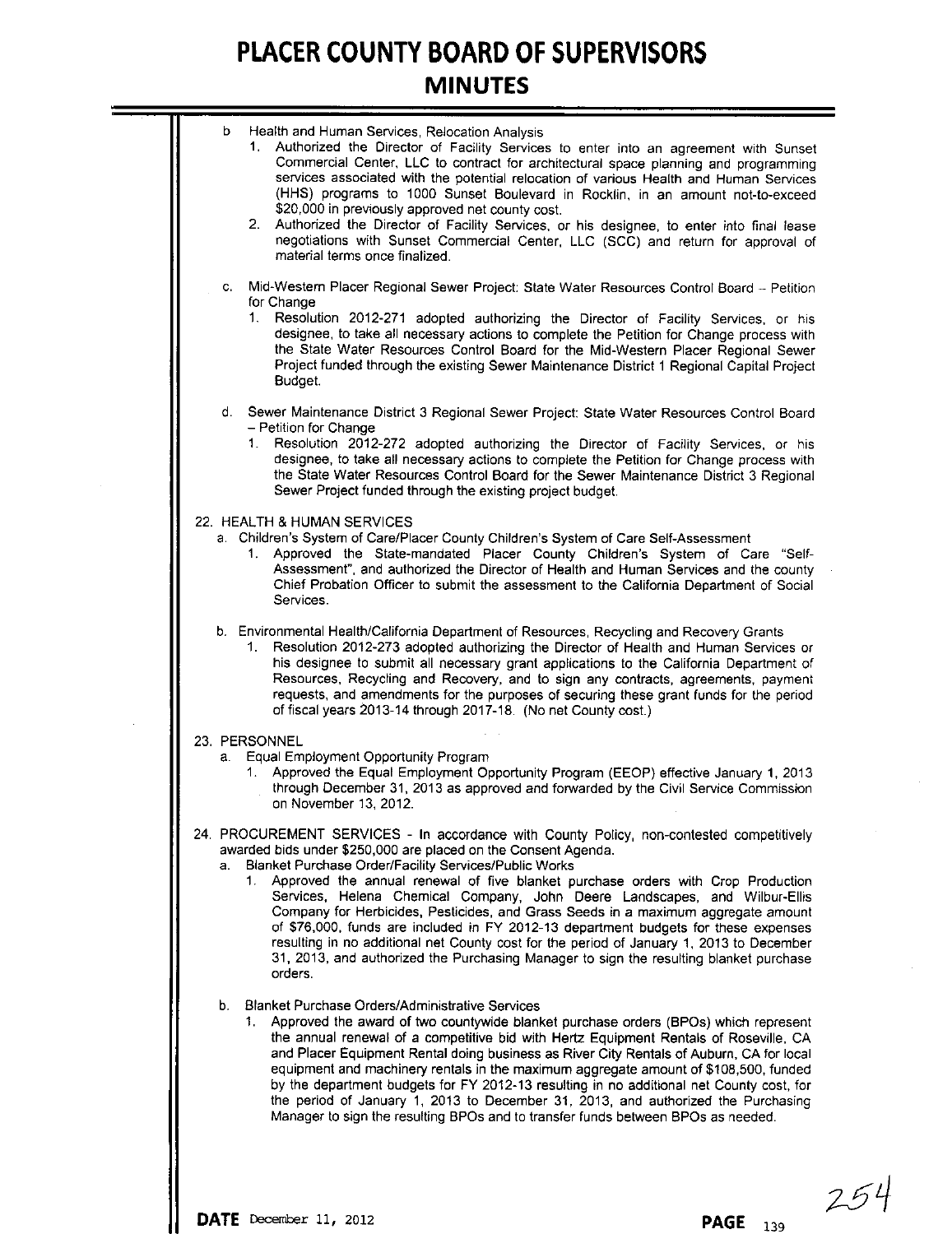| C. | <b>Blanket Purchase Order/Facility Services</b><br>Approved the annual renewal of a competitively awarded blanket purchase order with<br>1.<br>Allied Environmental Inc., of Shingle Springs, CA for Asbestos Abatement Services in the<br>maximum amount of \$95,000, funded by Facility Services, Utilities budget resulting in no<br>additional net County cost, for the period of January 1, 2013 to December 31, 2013, and<br>authorized the Purchase Manager to sign the resulting blanket purchase order.                                                                                                                                              |
|----|---------------------------------------------------------------------------------------------------------------------------------------------------------------------------------------------------------------------------------------------------------------------------------------------------------------------------------------------------------------------------------------------------------------------------------------------------------------------------------------------------------------------------------------------------------------------------------------------------------------------------------------------------------------|
| d. | <b>Blanket Purchase Order/Facility Services</b><br>1. Approved the annual renewal of a blanket purchase order with Johnson Controls, Inc. of<br>Roseville, CA for Preventive Maintenance Services for Johnson Control's proprietary<br>Metasys Network System in the maximum amount of \$94,914 funded in the Building<br>Maintenance budget for FY 2012-13 with no additional net County cost, for the period of<br>January 1, 2013 to December 31, 2013, and authorized the Purchasing Manager to sign<br>the resulting blanket purchase order.                                                                                                             |
| е. | Blanket Purchase Order/Clerk-Recorder-Elections<br>Approved the annual renewal of a competitively awarded Blanket Purchase Order (BPO)<br>1.<br>with Chipman Relocations of Sacramento, CA for Election Precincts Drayage Services in<br>the maximum amount of \$114,900 for the period of January 1, 2013 to December 31,<br>2013, with a budgeted net County cost of \$42,130 in FY 2012-13, and authorized the<br>Purchasing manager to sign the resulting BPO.                                                                                                                                                                                            |
| f. | <b>Blanket Purchase Order/Facility Services</b><br>1. Approved the annual renewal of a Blanket Purchase Order (BPO) with All Electric Motors,<br>Inc. of Auburn, CA for Electric Motor Maintenance and Repair Services in the maximum<br>amount of \$80,000 budgeted in the Sewer Maintenance Districts $#1, #2,$ and $#3$ and<br>Sewer County Services Areas for FY 2012-13 with no additional net County cost, for the<br>period of December 12, 2012 to December 31, 2013, and authorized the Purchasing<br>Manager to sign the resulting BPO.                                                                                                             |
| g. | Blanket Purchase Order/Treasurer-Tax Collector<br>1. Approved the annual renewal of a sole-source blanket purchase order with Bloomberg<br>L.P. of New York, NY for financial information services in the maximum amount of<br>\$105,000, funded by the General Fund with about 85% of the cost reimbursed by other<br>depositors such a school district and special districts, making the budgeted net County<br>cost \$15,750 over the two-year period of January 14, 2013 through January 13, 2015, and<br>authorized the Purchasing Manager to sign the resulting blanket purchase order.                                                                 |
| h. | Blanket Purchase Orders/Various County Departments<br>1. Approved the annual renewal of competitively awarded blanket purchase orders with<br>Ferreligas of Nevada City, CA for propane services in the maximum aggregate amount of<br>\$70,000, funded by the budgets of Facility Services (\$40,000), Public Works (\$15,000),<br>County Fire and Fire CSA Appropriations (\$13,000), and Administrative Services -<br>Telecommunications Division (\$2,500), each with no new or additional net county cost for<br>the period January 1, 2013 to December 31, 2013, and authorized the Purchasing<br>Manager to sign the resulting blanket purchase order. |
| i. | Blanket Purchase Orders/Facility Services/Public Works/CEO/Emergency Services<br>Approved the annual renewals of competitively awarded blanket purchase orders with<br>$1_{-}$<br>Anderson's Sierra Pipe Co., Inc., of Auburn, CA for Plumbing Supplies in the maximum<br>aggregate amount of \$123,500, funded by the budgets of Facility Services (\$110,000),<br>CEO/Emergency Services (\$75,000), and Public Works (\$5,500), each with no new or<br>additional net county cost for the period of January 1, 2013 to December 31, 2013 and<br>authorized the Purchasing Manager to sign the resulting blanket purchase order.                            |
| j. | <b>Blanket Purchase Order/Sheriff</b><br>Approved the renewal of a blanket purchase order (BPO) with TEKSystems, Inc. of<br>1.<br>Rancho Cordova, CA for Technology Project Management Services with a Sheriff's Office<br>budgeted net county cost of \$125,000 for the period of January 1, 2013 to December 31,<br>2013, and authorized the Purchasing Manger to sign the resulting BPO.                                                                                                                                                                                                                                                                   |
|    | k. Qualified List/Various County Departments<br>Approved the renewal of a Qualified List for Real Property Appraisal and Negotiation<br>1.<br>Services as the result of competitive Request for Qualifications (RFQ) No. 9897 through<br>January 11, 2014, to be utilized on an as-needed basis, funded from existing budgets or<br>project funds, as appropriate, with a net County cost to be determined on a case-by-case<br>basis.                                                                                                                                                                                                                        |

255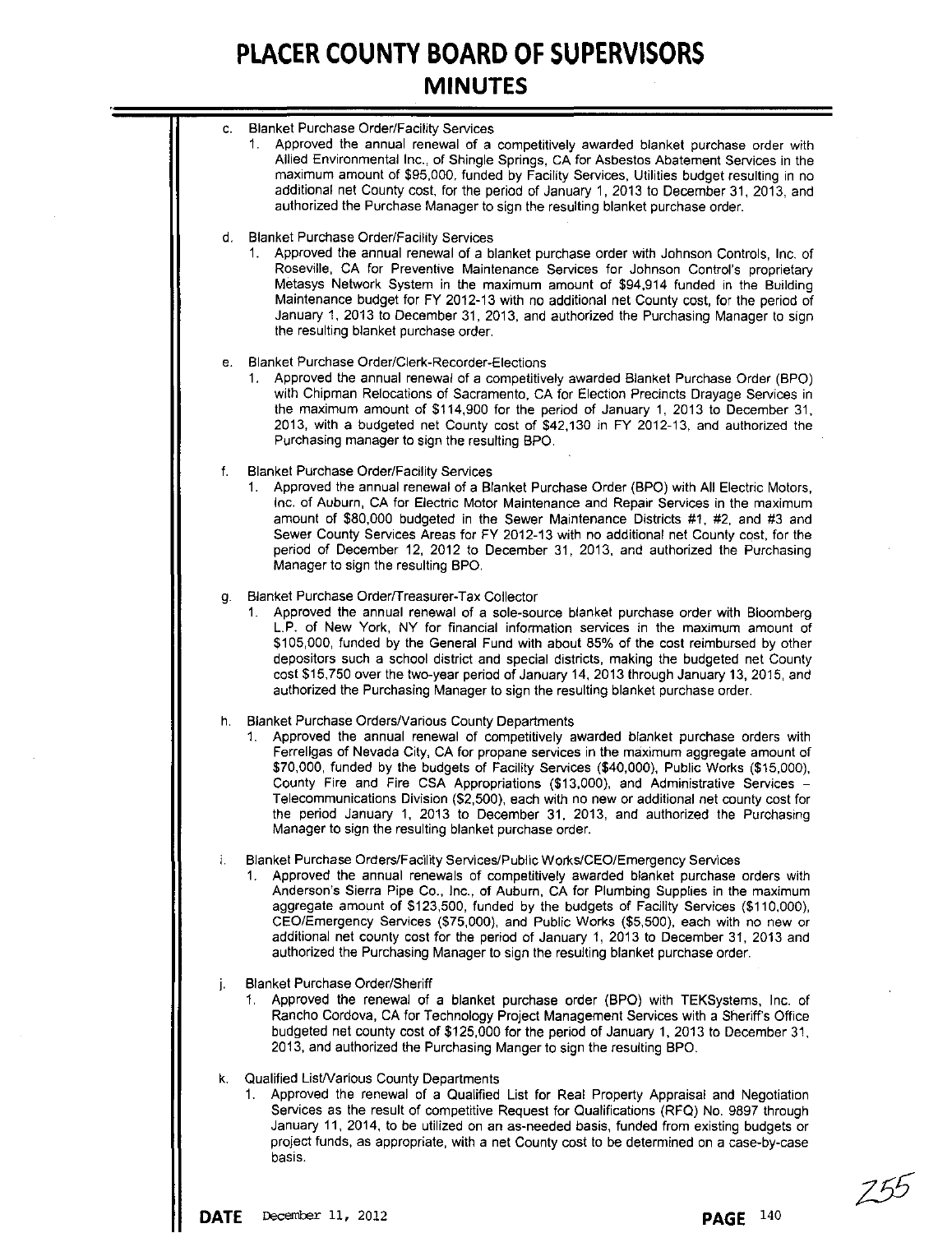| L.          | Blanket Purchase Order/Administrative Services/I.T./Telecommunications<br>Approved the annual renewal of a blanket purchase order with Intellibridge Partners, LLC<br>1.<br>of Sacramento, CA for media consultant services in support of the Telecommunication<br>Division's Medial Services Group with a budgeted net county cost of \$80,000, and<br>authorized the Purchasing Manager to sign the resulting blanket purchase order.                                                                                                                                                                                                                                         |
|-------------|---------------------------------------------------------------------------------------------------------------------------------------------------------------------------------------------------------------------------------------------------------------------------------------------------------------------------------------------------------------------------------------------------------------------------------------------------------------------------------------------------------------------------------------------------------------------------------------------------------------------------------------------------------------------------------|
|             | m. Blanket Purchase Order/Administrative Services/ I.T.<br>Approved the annual renewal of blanket purchase order #19343 using a competitively<br>1.<br>awarded State of California contract with AT&T/SBC DataComm of San Ramon, CA for<br>Cisco and Tandberg products and services with a budgeted net County Cost of \$150,000,<br>and authorized the Purchasing Manager to sign the resulting blanket purchase order.                                                                                                                                                                                                                                                        |
| n.          | Blanket Purchase Orders/Health & Human Services/Children's System of Care<br>1. Approved the annual renewal of sole-source blanket purchase orders (BPOs) with SVM<br>LP of Des Plaines, IL for the purchase of prepaid gas cards in the maximum aggregate<br>amount of \$67,500, (\$30,375 net county cost), for the period of January 1, 2013 to<br>December 31, 2013, and authorized the Purchasing Manger to sign the resulting blanket<br>purchase orders.                                                                                                                                                                                                                 |
|             | 25. PUBLIC WORKS                                                                                                                                                                                                                                                                                                                                                                                                                                                                                                                                                                                                                                                                |
|             | a. Abandonment of Multiple Easements due to Relocation in the Northstar Highlands<br>Development, Truckee                                                                                                                                                                                                                                                                                                                                                                                                                                                                                                                                                                       |
|             | Resolution 2012-274 adopted to abandon eight easements in their entirety and a portion<br>of four easements, all of which either have been replaced, or will be replaced with the<br>recording of the Northstar Highlands III subdivision map. There is no net County cost.                                                                                                                                                                                                                                                                                                                                                                                                     |
|             | b. Brockway Water Quality Improvement Project, Professional Services Agreement #1030,                                                                                                                                                                                                                                                                                                                                                                                                                                                                                                                                                                                           |
|             | Amendment #3<br>1. Resolution 2012-275 adopted authorizing the Chair to sign Professional Services<br>Agreement #1030, Amendment #3, with P-R Design and Engineering, Inc. of Kings<br>Beach, in the amount of \$11,620 in grant funding for additional project close-out services<br>to complete the Brockway Water Quality Improvement Project which increases the total<br>PSA from \$355,344 to \$366,964. There is no net County Cost.                                                                                                                                                                                                                                     |
|             | c. Funding Application for the Kings Beach Commercial Core Improvement Project<br>Resolution 2012-276 adopted to approve submittal of up to \$350,000 for the 2012/2013<br>1.<br>The Environmental Enhancement and Mitigation Grant Program for the Kings Beach<br>Commercial Core Improvement Project. There is no net County cost.<br>2. Authorized the Director of Public Works or his/her designee to execute in the name of<br>Placer County Department of Public Works, all grant documents, including but not limited to,<br>applications, agreements, amendments and requests for payment, necessary to secure<br>grant funds and implement the approved grant project. |
| a.          | 26. REVENUE SHARING - In approving the following appropriations, the Placer County Board of<br>Supervisors makes the finding that each and every approved contribution serves a public purpose<br>by promoting the general welfare of the County and its inhabitants; therefore, the County benefits.<br>Approved appropriation of \$1,000 in Revenue Sharing monies to the Lighthouse Counseling<br>and Family Resource Center to provide counseling services and resources to the community,<br>as requested by Supervisor Uhler (\$1,000).                                                                                                                                   |
| 27. SHERIFF | a. Mountain and Valley Marijuana Investigation Team<br>1. Approved a Budget Revision to increase revenue and expenditures in the amount of<br>\$36,000 from the Mountain and Valley Marijuana Investigation Team (MAVMIT), for<br>reimbursement of overtime costs for the Sheriff's Office Deputy assigned to MAVMIT, for<br>the period of January 1, 2012 through December 31, 2012.                                                                                                                                                                                                                                                                                           |
|             | b. Placer Special Investigations Unit<br>1. Approved a Budget Revision to increase revenue and expenditures in the amount of<br>\$30,000 received from the Placer Special Investigations Unit (SIU) asset forfeiture shared<br>disbursement, for reimbursement of overtime costs for Sheriff's Office Deputies assigned<br>to SIU for FY 2012-13.                                                                                                                                                                                                                                                                                                                               |
|             | c. Sheriff's Civil Division<br>Approved a Budget Revision to increase revenue and expenditures in the amount of \$70,134<br>1.<br>through a transfer from the Civil Trust Fund to the Sheriff's Civil Division for lease of a vehicle<br>and computer equipment, and capitalization of leased equipment. Authorized the<br>Purchasing Manager to execute all related documents, and add the equipment to the Master<br>Fixed Asset List.                                                                                                                                                                                                                                        |
| <b>DATE</b> | December 11, 2012<br>141<br><b>PAGE</b>                                                                                                                                                                                                                                                                                                                                                                                                                                                                                                                                                                                                                                         |

 $256$ 

 $\mathcal{L}_{\mathcal{A}}$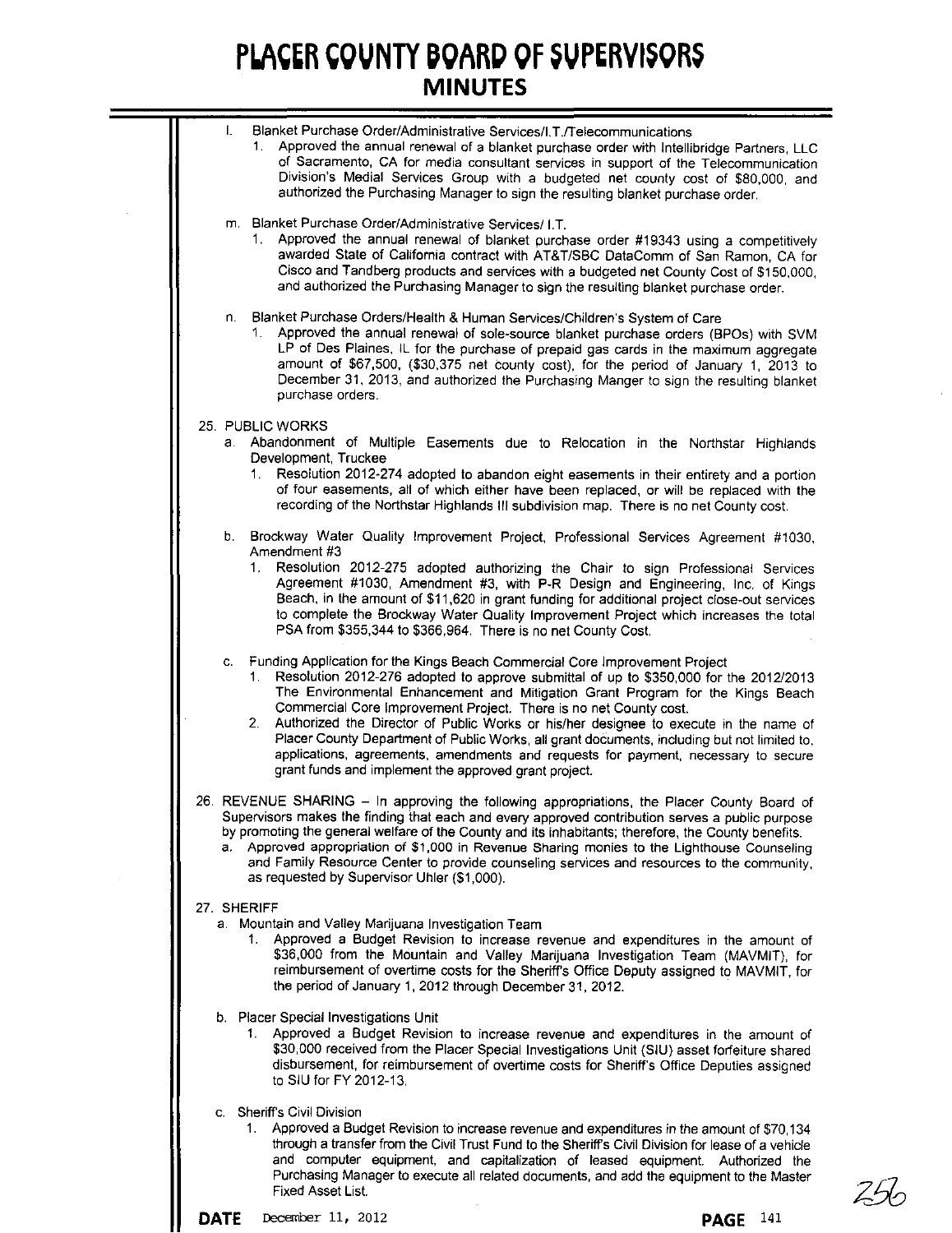|                                  | Program                                                                                             | d. Board of State and Community Corrections (BSCC) Anti-Drug Abuse (ADA) Enforcement                                                                                                                                                                                                                                                                                                                                                                                                                                                 |
|----------------------------------|-----------------------------------------------------------------------------------------------------|--------------------------------------------------------------------------------------------------------------------------------------------------------------------------------------------------------------------------------------------------------------------------------------------------------------------------------------------------------------------------------------------------------------------------------------------------------------------------------------------------------------------------------------|
|                                  |                                                                                                     | 1. Resolution 2012-277 adopted authorizing the Sheriff to execute a grant award from the<br>Board of State and Community Corrections (BSCC) Anti-Drug Abuse (ADA) Enforcement<br>Program in the amount of \$141,922, to fund one Deputy Sheriff assigned to the Placer<br>Special Investigation Unit from October 1, 2012 to September 30, 2013.                                                                                                                                                                                     |
|                                  | e. Sheriff's Dispatch Unit<br>Fixed Asset List.                                                     | 1. Approved a Budget Revision in the amount of \$6,846 to transfer budgeted funds for<br>purchase of a Zetron Paging Encoder for the Sheriff's Dispatch Unit. Authorized the<br>Purchasing Manager to execute all related documents, and add the equipment to the Master                                                                                                                                                                                                                                                             |
| 1.                               | (MSP) in the maximum amount of \$186,494.                                                           | f. Board of State and Community Corrections (BSCC) Marijuana Suppression Program (MSP)<br>Resolution 2012-278 adopted authorizing the Sheriff to execute a grant application with<br>the Board of State and Community Corrections (BSCC) Marijuana Suppression Program<br>2. Approved a Budget Revision to increase revenue and expenditures for acceptance of the<br>BSCC grant to fund one Detective assigned to the Marijuana Eradication Team from<br>October 1, 2012 to September 30, 2013, with no additional net county cost. |
|                                  | 28. TREASURER-TAX COLLECTOR                                                                         |                                                                                                                                                                                                                                                                                                                                                                                                                                                                                                                                      |
|                                  | a. Dry Period Financing                                                                             |                                                                                                                                                                                                                                                                                                                                                                                                                                                                                                                                      |
| 1.                               | related to these actions.                                                                           | Ratified the temporary borrowing of Treasury funds for fiscal year 2012/2013 by the South<br>Placer Fire District (\$500,000), and Placer Mosquito and Vector Control District<br>(\$155,000) as prescribed by the California State Constitution. There is no net county cost                                                                                                                                                                                                                                                        |
| b.<br>1.                         | <b>Transfer Unclaimed Funds</b><br>for FY 2012/13.                                                  | Resolution 2012-279 adopted directing the Auditor-Controller to transfer the unclaimed<br>monies per Government Code Section 50050 et seq. and the County's Policy Directive on<br>Unclaimed Funds. Unclaimed funds related to victim restitution are deposited into a fund<br>for the purposes of victim services. All other unclaimed funds are transferred into the<br>General Fund. The transfer provides an additional \$232,332.13 of General Fund revenue<br>*** End of Consent Agenda***                                     |
|                                  | <b>CONSENT ITEMS MOVED FOR DISCUSSION</b>                                                           |                                                                                                                                                                                                                                                                                                                                                                                                                                                                                                                                      |
|                                  | 16. COMMUNITY DEVELOPMENT RESOURCE AGENCY/PLANNING<br>b. Loan Write-Offs                            |                                                                                                                                                                                                                                                                                                                                                                                                                                                                                                                                      |
|                                  | portfolio. There is no net County cost associated with this action.<br>MOTION Duran/Uhler/Unanimous | 1. Authorized the write-off of the uncollectible portion of homeowner and business<br>assistance loans to recognize the reduction in value of the Community Grant and Loan                                                                                                                                                                                                                                                                                                                                                           |
|                                  | 21. FACILITY SERVICES                                                                               |                                                                                                                                                                                                                                                                                                                                                                                                                                                                                                                                      |
| a.                               | MOTION Holmes/Weygandt/Unanimous                                                                    | Hangar 52 Lease Assignment -- Placer County Sheriff's Department Auburn Airport<br>1. Resolution 2012-270 adopted authorizing the Director of Facility Services, or his<br>designee, to execute all documents and take all necessary actions to complete the<br>assignment of Aircraft Hangar 52 Lease Agreement, resulting in a \$27,180 annual<br>reduction in net county cost, upon approval of County Counsel and Risk Management.                                                                                               |
|                                  | <b>ITEMS FOR INFORMATION:</b><br>30. Personnel - Classified Service Merit Increases                 | 29. Facility Services - Progress report of the Exclusive Right to Negotiate Agreement (ERNA)<br>discussions between the County and Conkey Real Estate Development, LLC (Conkey).                                                                                                                                                                                                                                                                                                                                                     |
|                                  | ADJOURNMENT - Next meeting is December 18, 2012.                                                    |                                                                                                                                                                                                                                                                                                                                                                                                                                                                                                                                      |
|                                  |                                                                                                     |                                                                                                                                                                                                                                                                                                                                                                                                                                                                                                                                      |
| ATTEST:                          |                                                                                                     |                                                                                                                                                                                                                                                                                                                                                                                                                                                                                                                                      |
| Ann Holman<br>Clerk of the Board |                                                                                                     | Jennifer Montgomery, Chairwoman<br>Placer County Board of Supervisors                                                                                                                                                                                                                                                                                                                                                                                                                                                                |
|                                  | December 11, 2012                                                                                   | 142<br><b>PAGE</b>                                                                                                                                                                                                                                                                                                                                                                                                                                                                                                                   |
| <b>DATE</b>                      |                                                                                                     |                                                                                                                                                                                                                                                                                                                                                                                                                                                                                                                                      |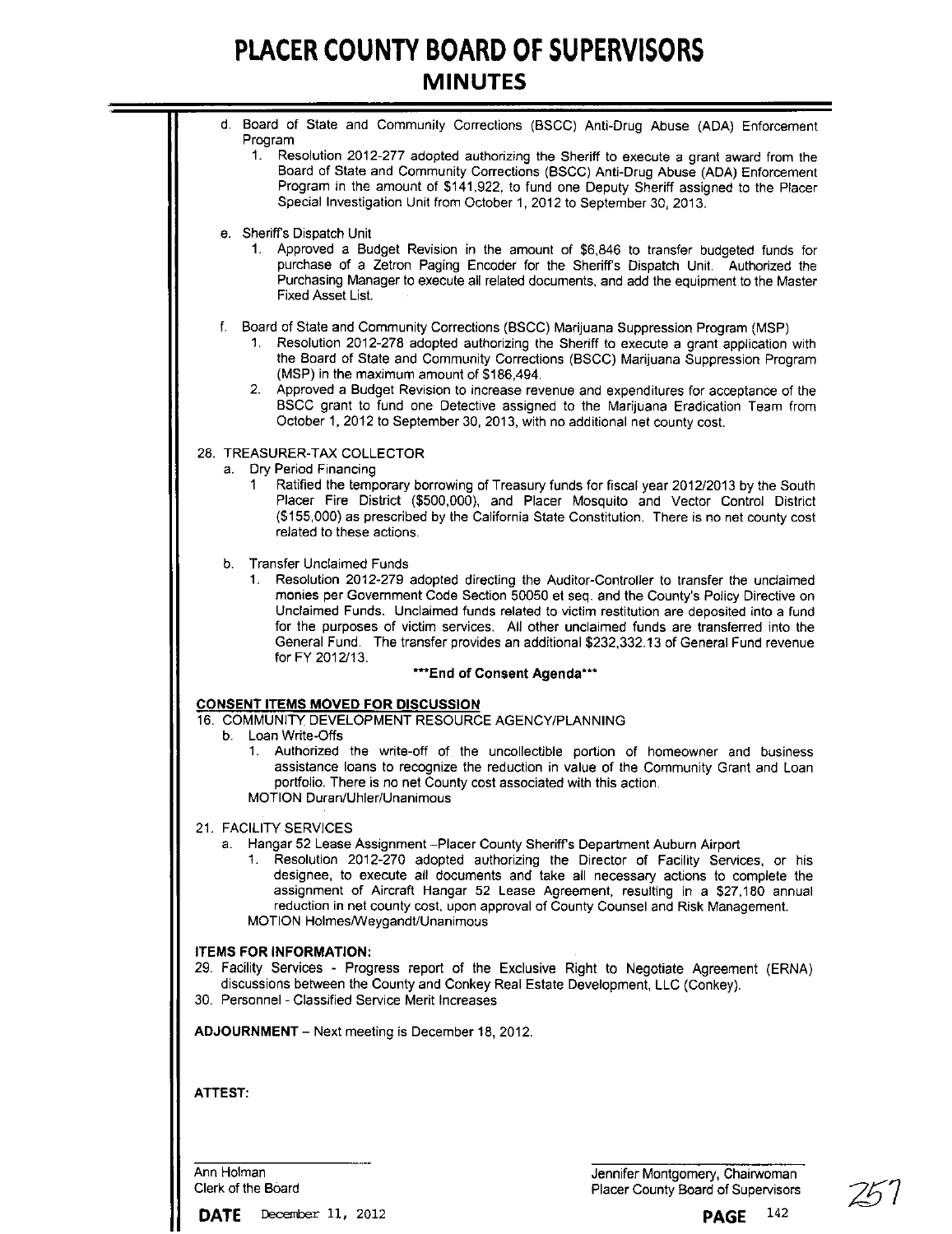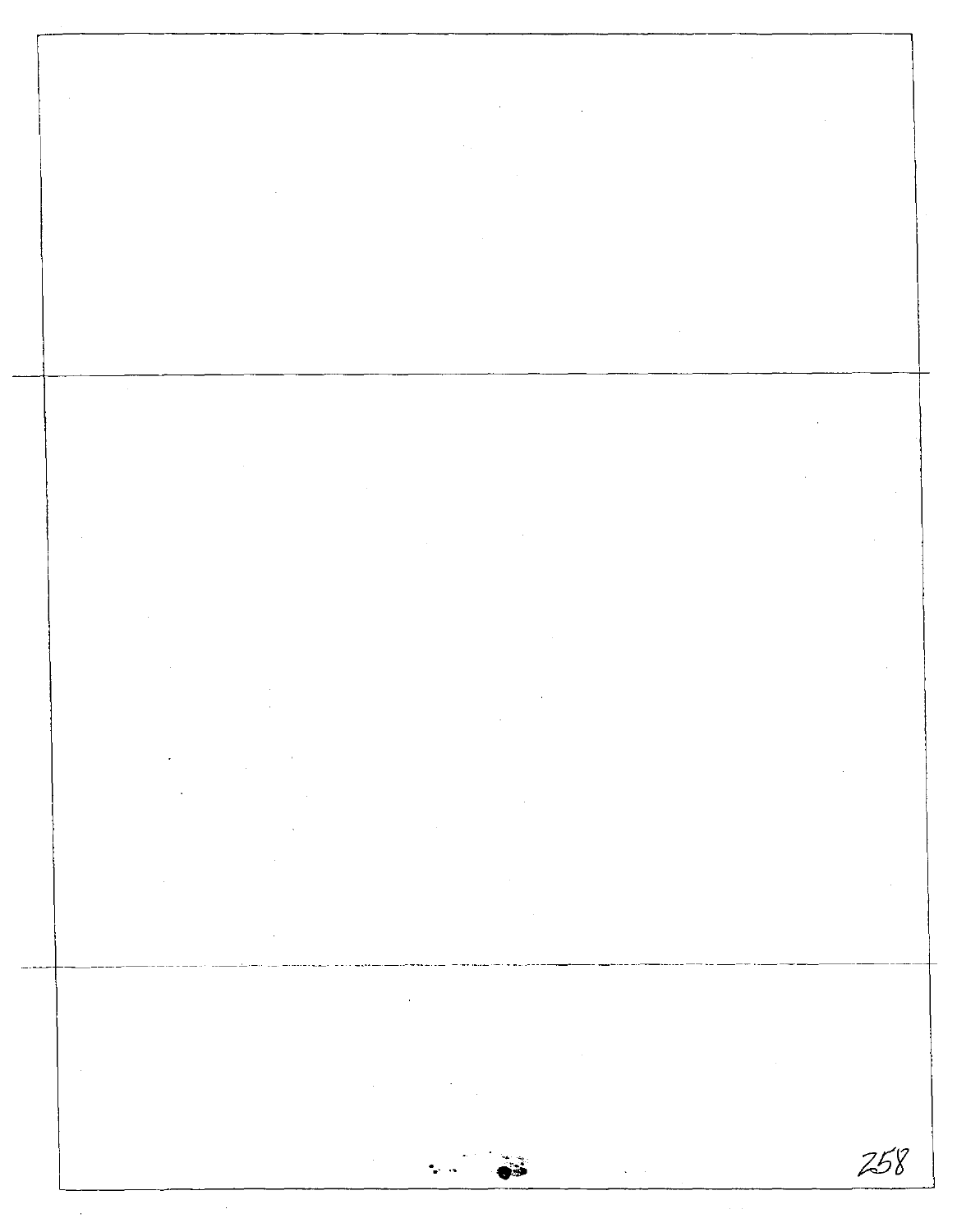**The Placer County Board of Supervisors met in a regular session at 9:00** a.m., **Tuesday, Oecember 18, 2012, in the County Administrative Center, 175 Fulweiler Avenue, Aubum. Supervisors Duran,**  Weygandt, Holmes, Uhler and Montgomery present. Chairwoman Montgomery presiding; Ann Holman, Clerk of the Board. Also present were Interim County Executive David Boesch and County Counsel Gerald O.Carden.

**The Board had a moment of silence in remembrance of the victims of the Sandy Hook shooting**  last week.

PUBLIC COMMENT None

SUPERVISOR'S COMMITTEE REPORTS - None

COUNTY EXECUTIVE

a. Regional University Specific Plan - Considered and approved a Regional University Specific Plan **Fee and Reimbursement Agreement between Placer County and the funding parties.**  MOTION Uhler/Duran/Unanimous

#### COUNTY COUNSEUCLOSED SESSION REPORT:

- (A) §54956.9 CONFERENCE WITH LEGAL COUNSEL
- 1. Anticipated Litigation:
- (a) Significant exposure to litigation pursuant to subdivision (b) of Government Code §54956.9: One potential case. - The Board heard a report from Counsel and gave direction to Counsel.

ADJOURNMENT - Next meeting is January 8, 2013.

ATTEST:

**Ann Holman**  Clerk of the Board

**Jennifer Montgomery, Chairwoman**  Placer County Board of Supervisors